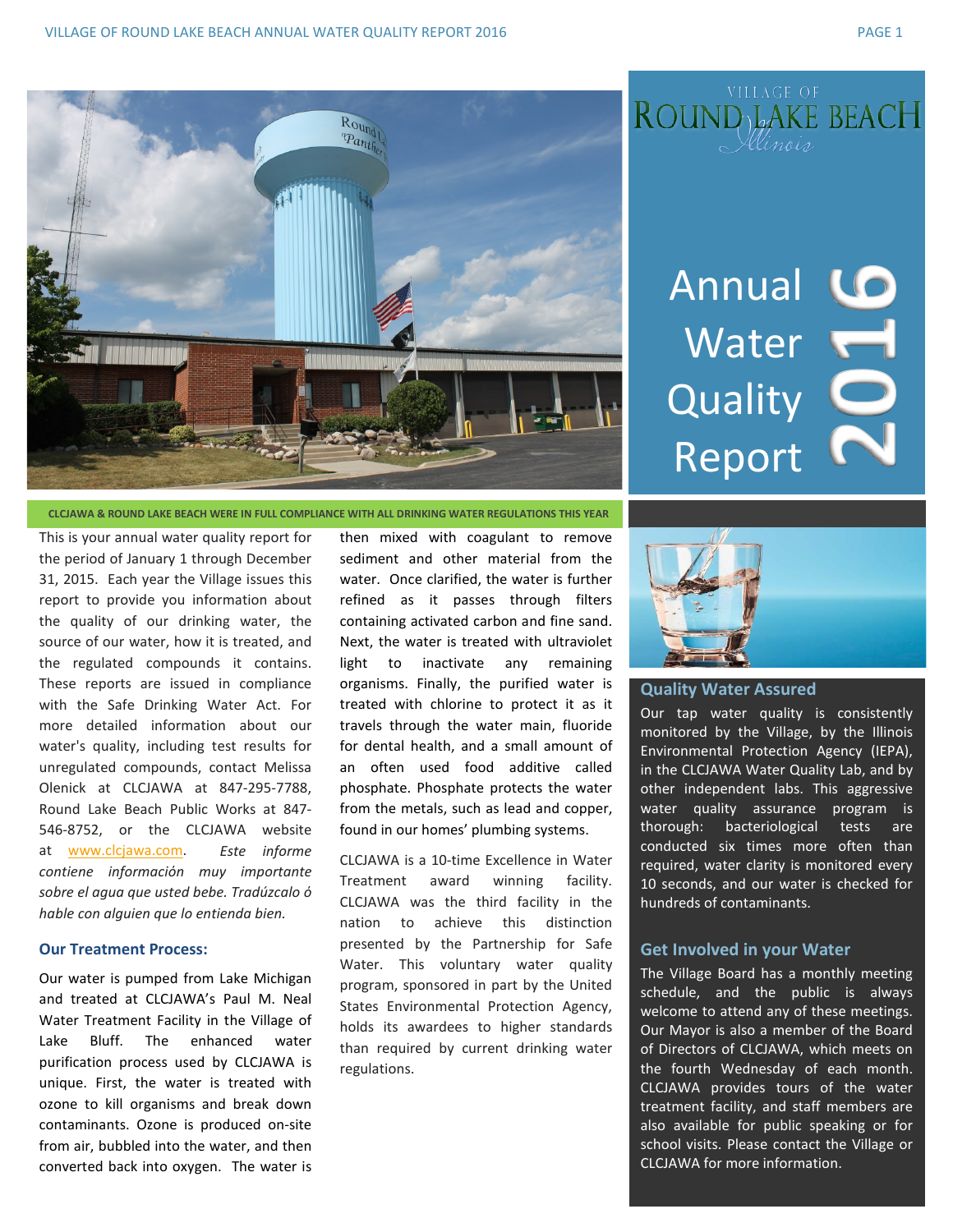## VILLAGE OF ROUND LAKE BEACH ANNUAL WATER OUALITY REPORT 2016 CHANGER AND RESERVE TO PAGE 2

| 2015 Water Quality Contaminants Detected                                              |                                                                           |                |                           |                         |           |                    |
|---------------------------------------------------------------------------------------|---------------------------------------------------------------------------|----------------|---------------------------|-------------------------|-----------|--------------------|
|                                                                                       | Highest Level                                                             |                |                           |                         |           | Date of            |
| Contaminant (unit of measure)<br>Typical Source of Contaminant                        | Detected                                                                  | <b>MCLG</b>    | <b>MCL</b>                | Range of<br>Detection   | Violation | Sample             |
| MICROBIAL CONTAMINANTS                                                                |                                                                           |                |                           |                         |           |                    |
| TOTAL COLIFORM BACTERIA (% Pos/Month)                                                 | $\overline{2}$                                                            | $\mathbf 0$    | 5%                        |                         |           | <b>Monthly</b>     |
| Naturally present; human and animal fecal waste                                       |                                                                           |                | per month                 | none                    |           |                    |
| E. COLI (# Pos/Month)                                                                 | $\mathbf 0$                                                               | $\bf{0}$       | $\mathbf{0}$<br>per month | none                    |           | <b>Monthly</b>     |
| Naturally present; human and animal fecal waste                                       |                                                                           |                |                           |                         |           |                    |
| TURBIDITY (NTU/Lowest Monthly % < 0.3 NTU)                                            | 100%<br>below 0.3 NTU                                                     | none           | <b>0.3 NTU</b>            | 100%                    |           | Monthly            |
| Lake Sediment; soil runoff<br>TURBIDITY (NTU/Highest Single Measurement)              |                                                                           |                |                           | $0.02 -$                |           | 12/4/15            |
| Lake Sediment; soil runoff                                                            | 0.07                                                                      | none           | 1 NTU                     | 0.07                    |           | Monthly            |
| INORGANIC CONTAMINANTS                                                                |                                                                           |                |                           |                         |           |                    |
| BARIUM (ppm)                                                                          |                                                                           |                |                           | Single                  |           |                    |
| Discharge of drilling wastes & metal refineries; natural erosion                      | 0.0218                                                                    | 2              | 2                         | Sample                  |           | 7/15/15            |
| COPPER (ppm)                                                                          | .150                                                                      | 1.3            | $AL=1.3$                  | 0                       |           | 07/28/14           |
| Corrosion of household plumbing systems; natural erosion                              | (90 <sup>th</sup> Percentile)                                             |                |                           | <b>Sites Over AL</b>    |           |                    |
| LEAD (ppb)                                                                            | 2.0                                                                       | $\mathbf 0$    | $AL=15$                   | 0                       |           | 07/28/14           |
| Corrosion of household plumbing systems; natural erosion<br>NITRATE as nitrogen (ppm) | (90 <sup>th</sup> Percentile)                                             |                |                           | Sites Over AL<br>Single |           |                    |
| Runoff from fertilizer use; leaching from septic; natural erosion                     | 0.384                                                                     | 10             | 10                        | Sample                  |           | 4/13/15            |
| DISINFECTANT/DISINFECTION BY-PRODUCTS                                                 |                                                                           |                |                           |                         |           |                    |
| HAA5 Haloacetic Acids (ppb)                                                           | 5                                                                         |                |                           |                         |           | 2015               |
| By-product of drinking water disinfection                                             |                                                                           | <b>None</b>    | 60                        | $0 - 4.4$               |           | Quarterly          |
| <b>TTHMs Total Trihalomethanes (ppb)</b>                                              | 23                                                                        | <b>None</b>    | 80                        | $7.6 - 26.4$            |           | 2015               |
| By-product of drinking water disinfection                                             |                                                                           |                |                           |                         |           | Quarterly          |
| <b>BROMATE</b> (ppb)<br>By-product of drinking water disinfection                     | 1.2                                                                       | $\overline{O}$ | 10                        | $0 - 1.2$               |           | 2015               |
| CHLORINE (ppm)                                                                        |                                                                           |                |                           |                         |           | Quarterly          |
| Drinking water disinfectant                                                           | 0.6                                                                       | $\overline{4}$ | $\overline{\mathbf{4}}$   | $0.4 - 0.6$             |           | <b>Monthly</b>     |
| TOC (Total Organic Carbon)                                                            | The % of TOC removal was measured each month & the system met all removal |                |                           |                         |           |                    |
| requirements set by IEPA                                                              |                                                                           |                |                           |                         |           |                    |
| STATE REGULATED CONTAMINANTS                                                          |                                                                           |                |                           |                         |           |                    |
| <b>FLUORIDE</b> (ppm)<br>Water additive which promotes strong teeth; natural erosion  | 0.84                                                                      | $\overline{4}$ | $\overline{4}$            | $0.4 - 0.84$            |           | 7/15/15<br>Monthly |
| SODIUM (ppm)                                                                          |                                                                           |                |                           | Single                  |           |                    |
| Erosion of naturally occurring deposits; water softener                               | 6.85                                                                      | none           | none                      | Sample                  |           | 7/15/15            |
| RADIOACTIVE CONTAMINANTS                                                              |                                                                           |                |                           |                         |           |                    |
| COMBINED RADIUM 226/228 (pCi/L)                                                       | 0.92                                                                      | $\Omega$       | 5                         | Single                  |           | 4/13/15            |
| Decay of natural and man-made deposits                                                |                                                                           |                |                           | Sample                  |           |                    |
| <b>GROSS ALPHA EMITTERS (piC/L)</b>                                                   | 0.39                                                                      | $\overline{0}$ | 15                        | Single                  |           | 4/13/15            |
| Erosion of natural deposits                                                           |                                                                           |                |                           | Sample                  |           |                    |

### **Regulated Contaminates Table:**

The table above lists all of the regulated compounds detected in our water. Bolded compounds were sampled by the Village; all other compounds were sampled by CLCJAWA. The values shown in the Level Detected column are those used by the EPA to determine compliance with drinking water standards. Because each compound is regulated differently, this value may be a running average, a  $90<sup>th</sup>$  percentile, or the maximum single value. The Sample Date column indicates the date when the sample was collected. When more than one sample is collected, this column shows the date of the maximum value. Explanation of MCLG and MCL may be found in the Definition of Terms Table.

### **Definition of Terms:**

**Action Level (AL):** level that triggers special treatment or other required action by water plant.

**Maximum Contaminant Level (MCL):** the highest level of contaminant that is allowed in drinking water.

**Maximum Contaminant Level Goal (MCGL):** level of a contaminant below which there is no known or expected health risk.

**Treatment Technique (TT):** refers to a required process used to reduce contaminants in drinking water.

### **Units of Measure:**

**ppm**: Parts per million or milligrams per liter **ppb**: Parts per billion or micrograms per liter **pCi/L**: Picocuries per liter used to measure radioactivity **NTU**: Nephelopmetric turbidity unit that measures clarity in drinking water. **Dash symbol (-)**: No violation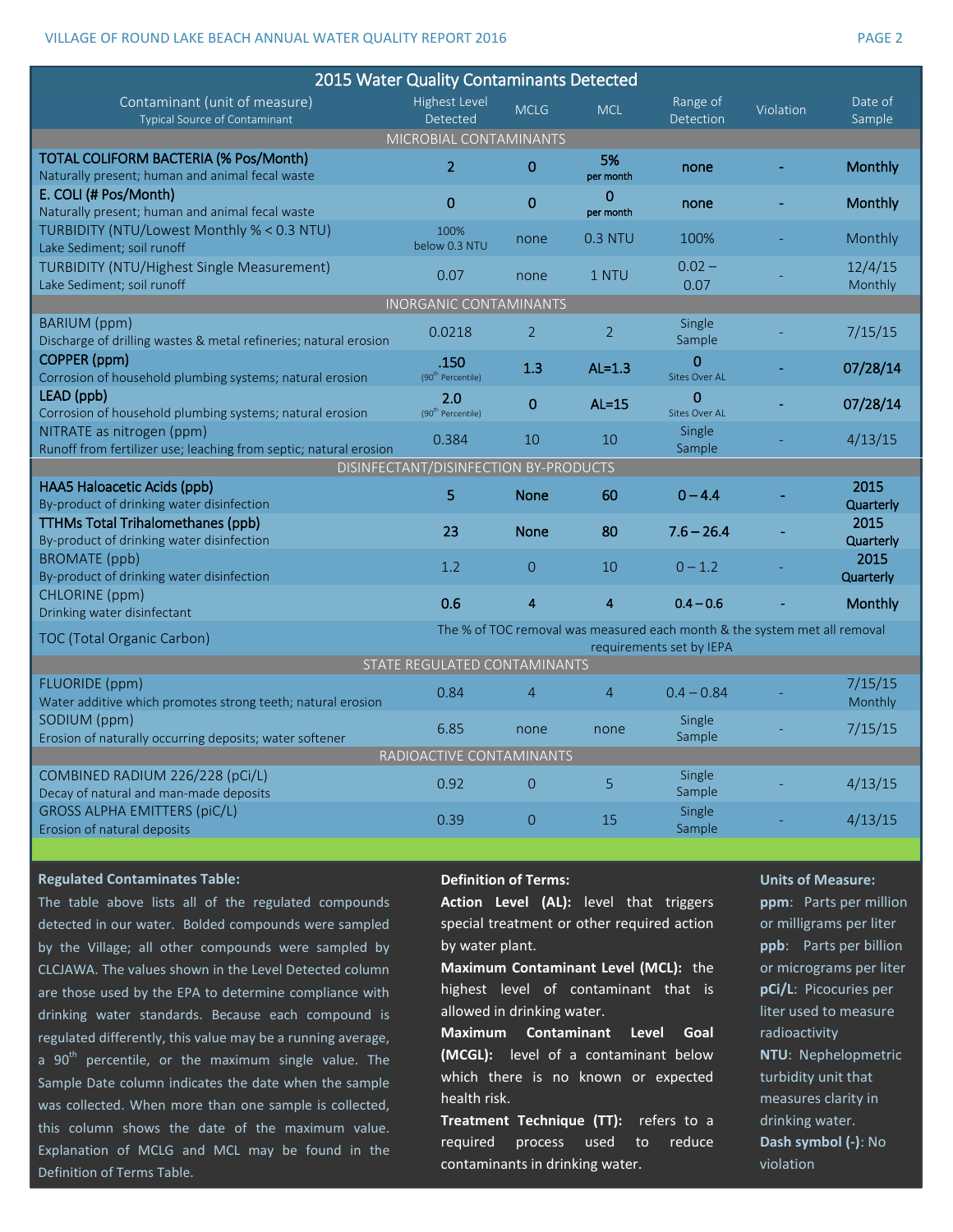### **Where does our water come from?**

Our Village purchases water from the Central Lake County Joint Action Water Agency. CLCJAWA is an intergovernmental cooperative, formed by the communities it serves: Grayslake, Gurnee, Lake Bluff, Libertyville, Mundelein, Round Lake, Round Lake Beach, Round Lake Heights, Round Lake Park, and Lake County representing the unincorporated areas of Knollwood and Roundout, Vernon Hills and Wildwood.

# **Lake Michigan Susceptibility to Potential Contaminants**

The Illinois EPA, using the Great Lakes Protocol, completed an assessment in April 2003. Lake Michigan is a surface water source and like all surface waters, is susceptible to potential contaminants. The very nature of surface water allows contaminants to migrate to the intake with no protection, only dilution. CLCJAWA's intake is ranked as moderately sensitive to potential contaminants. There are no potential contamination sources within the intake's critical assessment

### **Lead and Copper**

Elevated levels of lead can cause serious health problems, especially in pregnant women and young children. Some homes with old lead service lines, lead plumbing, or copper plumbing with lead solder, may have lead and copper in their water. To minimize these levels, the Illinois EPA requires that CLCJAWA add phosphate to our water at a concentration of 0.3 ppm orthophosphate. This commonly used food ingredient coats the inside of your



**Delivery Structure in Round Lake Beach** 

zone. However, the combination of land use, storm sewer outfalls, and the proximity of North Shore Water Reclamation District (NSWRD) pumping stations in the immediate area add to the susceptibility of CLCJAWA's intake. NSSD discharges their treated waste water to the Des Plaines River and not into Lake Michigan. Access the following website at [http://www.epa.state.il.us/cgi](http://www.epa.state.il.us/cgi-bin/wp/swap-fact-sheets.pl)[bin/wp/swap-fact-sheets.pl](http://www.epa.state.il.us/cgi-bin/wp/swap-fact-sheets.pl) to view a summary of the source water assessment. We are all participants in the water cycle. Our individual activities impact the rivers and lakes in our watershed and those into which our waste water plants discharge. Please properly use, store, and dispose of



all medications and household chemicals. Visit the Solid Waste Agency of Lake County website for disposal options and information a[t www.swalco.org.](http://www.swalco.org/)

## **How is the water delivered to my tap?**

CLCJAWA utilizes 32 miles of pre-stressed concrete water main installed in 1991 to deliver water to the Village of Round Lake Beach. The Village is responsible for maintaining more than 83 miles of water main, two (2) elevated tanks, and one (1) ground storage tank, for a total storage capacity of 4,000,000 gallons of water. We are also continuing a multiyear water system improvement plan initiated in 1990.

The Village also maintains a number of emergency backup wells. The wells are exercised and the well water is tested regularly for quality assurance.

plumbing with a thin film. The film reduces lead and or copper levels that may have otherwise leached from your plumbing into your water.

Lead in drinking water is primarily from materials and components associated with service lines and home plumbing. We cannot control the variety of materials used in plumbing components. You can minimize the potential for lead exposure by flushing your tap for 30 seconds to 2 minutes before using the water for drinking or cooking. To know with certainty whether you have lead in your drinking water, have your water tested at a certified laboratory. Please call us at 847-295-7788 for testing information.

For more information on lead in drinking water, testing methods and steps you can take to minimize exposure, contact the Safe Drinking Water Hotline at 1-

# 800-426-4791 or go to<http://www.epa.gov/safewater/lead>

### **Sodium**

There is no state or federal MCL for sodium. Monitoring is required to provide information to consumers in case you are concerned about sodium intake for dietary reasons. If the sodium level in our water was greater than 20 ppm, and you were on a sodium-restricted diet, you would be advised to consult a physician.

### **Turbidity**

Turbidity is a measure of water clarity. Treatment facilities monitor turbidity because it is a good indicator of water quality and the effectiveness of their filtration and disinfection systems. At CLCJAWA, turbidity is checked every ten seconds in numerous locations by automatic monitoring equipment and twice a day, by hand, in the laboratory.